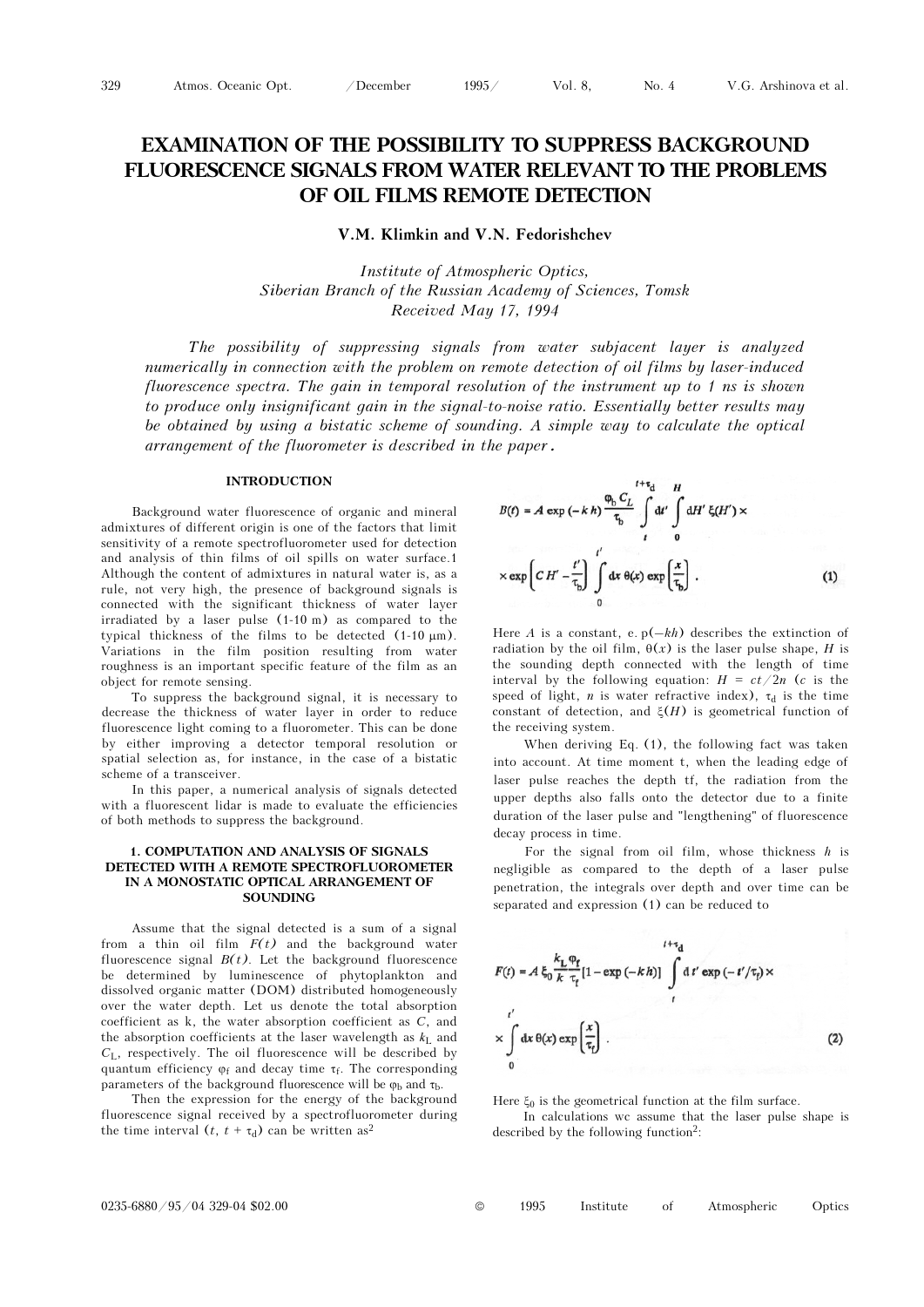$$
\theta(t) = (t/\tau_0)^n \exp\left(-t/\tau_0\right) / \left[\tau_0 \Gamma(n+1)\right]
$$
\n(3)

at  $n = 2$ . In Eq (3)  $\tau_0$  is the characteristic time of the laser pulse (the maximum amplitude is reached at  $t = n\tau_0$ ),  $\Gamma$  is the gamma-function.

For certainty, we use parameters inherent in a spectrofluorometer described in Ref. 1. Let  $\tau_0 = \tau_d = 1$  ns. The values  $k_L$  and  $\kappa$  for crude oil are also taken from Ref. 1, whereas  $C_{\text{L}}$  and C values are calculated for a phytoplankton concentration of 10 mg/m<sup>3</sup> based on data from Ref. 3. They correspond to the laser wavelength of 355 nm. In order to simplify the interpretation of data let us take  $A$ ,  $\varphi_f$ , and  $\varphi_b$ factors as well as the ξ value to be equal to unity. The decay time of phytoplankton fluorescence is taken to be  $\tau_b = 1$  ns, and the decay time of oil fluorescence is considered to be  $\tau_f$  = 1 and 10 ns. The time profile of the signal was computed with a step  $\Delta t = 1$  ns that corresponds to spatial resolution in water of 0.1 m. It should be noted that real fluorescence signals are longer since they are a convolution of the expressions like Eq. (1) or (2) with the instrumental function of a receiving system.

Figure 1 presents the profiles of fluorescence signals calculated for an oil film 0.5 μm thick on water surface. Both the net signal  $S(t)$  and its components  $F(t)$  and  $B(t)$  are shown there. In this case,  $\tau_f = \tau_b = 1$  ns. Net signals for different film thicknesses are presented in Fig. 2. The family of curves I in Fig. 2 relates to the case of  $xf = 1$  ns, and the family II is plotted for  $\tau_f = 10$  ns. In the first case, the shape of a curve depends strongly on the film thickness and, therefore, can be used for separation of signals from the film in the presence of background fluorescence. By employing a fast analog-to-digital converter for its recording one can, for instance, determine the ratio between the signals at different time moments or calculate the correlation of the signal with a certain standard signal. As is seen from Fig. 2, the situation is much more complicated for oil products with long fluorescence decay time. However, it should be mentioned that in this case the ratio of amplitudes of signals detected at subsequent moments changes with the film thickness too



FIG. 1. Calculated signals from the water (1), a film (2), end total signal (3).



FIG. 2. Calculated signals recorded with the fluorometer for oil products with short  $(\tau = 1 \text{ ns})$  (I) and a relatively long decay time  $(\tau = 10 \text{ ns})$  (II) for the films of different thickness

## 2. GEOMETRICAL FUNCTION OF A BISTATIC OPTICAL SYSTEM

When writing a lidar equation it is usually assumed that the signal value decreases proportionally to the square of the distance to a target. However, as is shown in Ref. 2, the use of small–size detectors or field of view diaphragms (for instance, fiber waveguides) leads to the losses in optical signal from the near portions of the path and, as a result, the signal is a complicated function of distance for short and medium paths. This effect can be taken into account by introducing the lidar geometrical function (GF). The fluorometer GF calculation for oil film detection can be useful also for minimization of the background fluorescence from water. The optical system of such a fluorometer should record the signal from as small water volume as possible. As we have already mentioned, the bistatic sounding scheme with spatial separation of the optical axes of transmitting and receiving objectives, provides more or less satisfactory solution to this problem.

Let us consider an optical system that consists of a transmitting objective  $L_1$  and a receiving objective  $L_2$ conjugated with the fiber optical waveguides (see Fig. 3). Let the image of the transmitting fiber end be focused on a target surface at a distance  $R_1$  from the transmitting lens plane, whereas the image of the receiving fiber be focused to the point located at a distance  $R_2$  along the x axis (see Fig. 3). Let us denote radii of the output apertures of the objectives by  $r_0$  and  $\rho_0$  and their focal lengths by  $f_{12}$ ,  $d_0$  is the distance between the axes of the objectives, the beam cross section at a distance x from the focal plane is designated by  $r<sub>x</sub>$ , and the fiber ends radii by  $r_d$  and  $\rho_d$ .



FIG. 3. On the calculation of the geometric function.

Because of mode mixing we can consider that the homogeneously illuminated end of a monofiber waveguide is a source of laser radiation and laser radiation leaving objective obeys the laws of geometrical optics. Let us introduce dimensionless parameters  $z_1 = x/R_1$ ,  $W_1 = R_1/f_1$ , and  $N_1 = \rho/\rho_d$ . Then the laser beam profile along its axis can be written as

$$
\frac{\rho(z_1)}{\rho_0} = \frac{W_1 - 1}{N_1} z_1 + \theta(z_1) (z_1 - 1), \tag{4}
$$

where

$$
\theta(z) = \begin{cases} 1 & \text{for } z \ge 1 \,, \\ -1 & \text{for } z < 1 \,. \end{cases}
$$

Similar expression can be written for the receiving telescope field of view. The recorded signal is proportional to the coefficient ξ characterizing spatial overlapping of the transmitted and received beams.2 The image of a profile cross section for field of view of receiving objective at an arbitrary section for field of view of receiving objective at an arbitrary point  $z_2$  forms a scattering circle of  $r_d$  radius in the plane of end of receiving fiber waveguide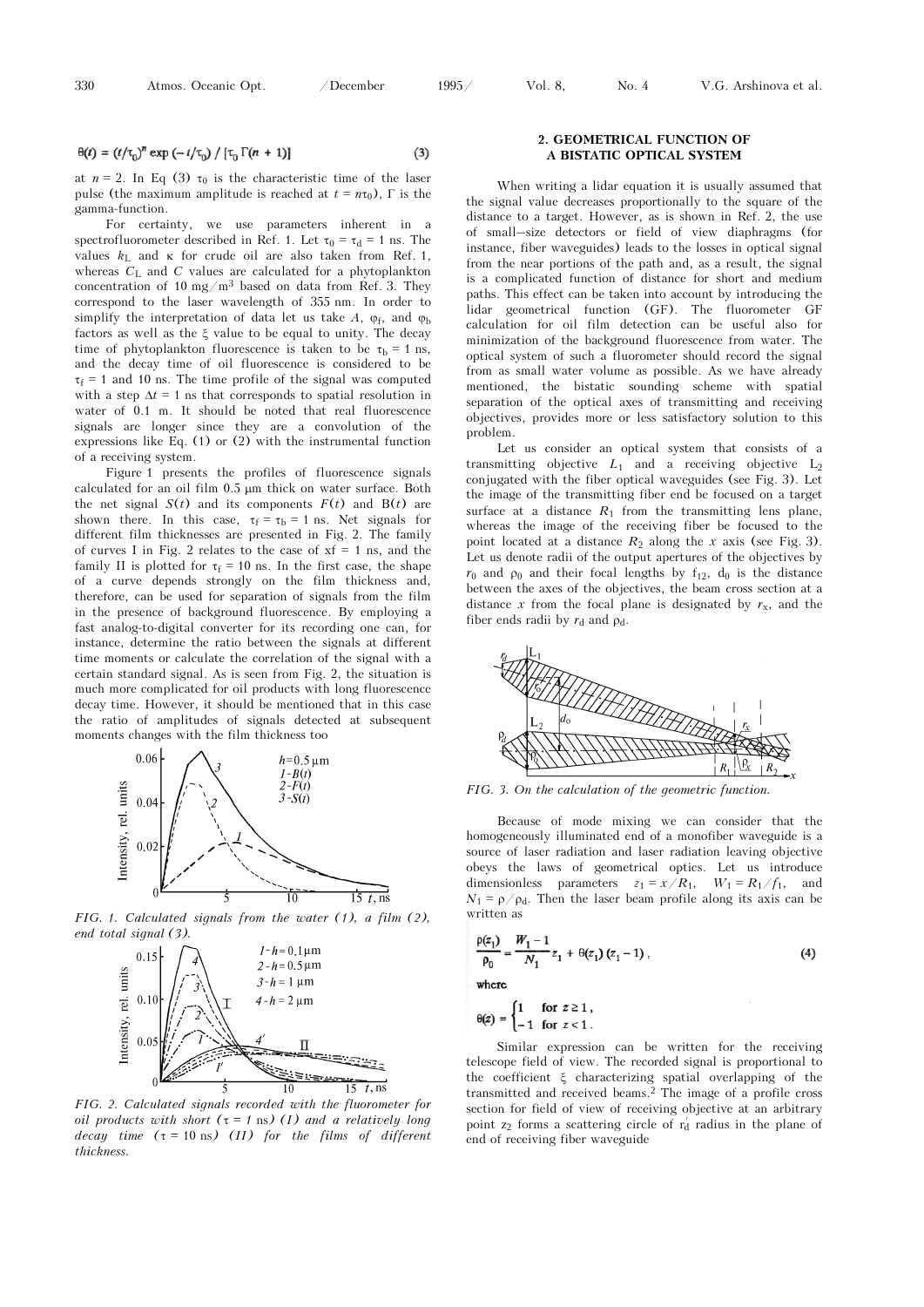$$
r'_{d} = r_{d} + 2 \theta(z_{2}) (r_{0}/z_{2}) (z_{2} - 1) / (W_{2} - 1).
$$
 (5)

It is evident that  $r_d \le r_d'$  and, hence, only a part of the signal energy from the region of beam overlapping reaches the detector through the fiber. Let us introduce the image transfer ratio ξ2 as

$$
\xi_2(z_2) = r_d^2 / r_d'^2. \tag{6}
$$

Then the net geometrical function of transceiving system is determined by a product of coefficients of beam overlapping and image transfer ratio and we have (assuming  $z_1 = z_2 = z$ )

$$
\xi(z) = \xi_1(z) \, \xi_2(z) \,. \tag{7}
$$

To analyze the expression (7), we have carried out calculations of the GF for some typical configurations of transceiving system. Telescope configuration presented in Ref. 1 was taken as the basic one (all dimensions, except as otherwise noted, are represented in millimeters):  $\rho_0 = 45$ ,  $r_0 = 33$ ,  $f_1 = 450$ ,  $f_2 = 300$ ,  $\rho_0 = 0.4$ ,  $r_d = 0.125$ , and  $d_0 = 85$ . In these calculations we assumed that the target plane was located at  $z_1 = 1$ , the receiving objective was focused at  $z_2 = z_1 + \Delta z$ , where  $z_1$  and  $z_2$ are related as follows:  $z_2 = z_1 R_1/R_2$ 

Figure 4 illustrates GF formation for the above lidar configuration at  $\Delta z = 0.1$  and  $R_1 = 25$  m. Figure 5 presents geometrical function for the same configuration at  $\Delta z = 0$  for different sounding depths. One can see that sounding depth affects only the width of GF. According to our estimations, the width of the GF is approximately proportional to sounding depth and receiving fiber radius and inversely proportional to the receiving objective diameter and its focal length. width of the GF is approximately proportional to sounding depth<br>and receiving fiber radius and inversely proportional to the<br>receiving objective diameter and its focal length.<br>Defocusing of transmitting and receiving objec

Defocusing of transmitting and receiving objectives leads to and to the shift of this curve with respect to  $z = 1$ . The amplitude and the width of the curve are larger for  $\Delta z > 0$  than for the same value of a negative shift. For small sounding depths, defocusing results in a dramatic drop of GF value, whereas at  $R = 25$  m only broadening of the curve maximum occurs, that is equivalent to increase of the depth of field of the telescope.



FIG. 4. Formation of the geometrical function for a bislatic two-lens transceiving objective: the resultant GF (I), beam overlapping coefficient (2), and image transfer ratio (3).



FIG. 5. Examples of geometrical Junctions: for sounding depth sounding depth of 25 m and a single-lens receiving objective ( $\overline{0.50}$  0.75 1 1.25 1.5 z, rel. un<br>FIG. 5. Examples of geometrical Junctions: for sounding<br>of 5 m and for a single-lens receiving objective (1<br>sounding depth of 25 m and a single-lens receiving obj<br>(2), for a 6-lens

As our calculations show, at  $\Delta z = 0$  the maximum GF value is reached at  $f_1/f_2 > 1$  since in this case the whole laser spot falls within the field of view of the receiving objective. The relative width of geometrical function  $\delta z/\xi_{\text{max}}$  reaches its minimum at  $f_1 = f_2$ , hence, in this case defocusing of the objectives influences GF value most strongly. Therefore, when choosing the focal lengths of the objectives one should meet the condition  $f_1 \geq f_2$  in order to obtain the maximum GF value. Moreover, the closer are  $f_1$  and  $f_2$ , the narrower is the relative width of GF and the smaller is the depth of field of the telescope. The same regularities in GF behavior are observed when fibers radii are varied. In this case it is necessary to meet the condition  $r_d > \rho_d$ .<br>Figure 5 shows that for small sounding depths the GF is close to δ–f when fibers radii are varied. In this case it is necessary to meet the condition  $r_d > \rho_d$ .

Figure 5 shows that for small sounding depths the GF is plane relative to the objectives focal plane leads to a dramatic drop of the GF value and, therefore, the signal. Indeed, at  $R = 5$  m if d r is equal to 0.05, e.g.,  $\pm 25$  cm, the signal decreases by a factor of five. At  $R = 25$  m the same reduction of the signal is observed at a displacement of the planes by  $\pm$  5 m. Hence, to make the receiving system less sensitive to the displacement of a target and focus planes, the transmitting and receiving objectives should be defocused. The resulting from this decrease of the maximum value of GF will obviously be compensated for by an increase in the receiving objective area. However, in this case the  $\xi(z)$  function becomes narrower. Therefore, it is reasonable to replace one large receiving objective by a set of objectives of smaller diameter with the same total area. Besides, separate focusing of each objective allows the optimal GF profile to be formed.

Curve 3 in Fig. 5 being the geometrical function for the system of six receiving objectives arranged axisymmetrically across the central transmitting objective illustrates the above said. Focal points of each objective are marked by crosses in the upper part of the figure. Fitting the focal-point locations for each objective, it is possible to obtain the GF profile with a sufficiently smooth top.

#### 3. CALCULATION AND ANALYSIS OF REMOTE SPECTROFLUOROMETER SIGNALS FOR A BISTATIC SOUNDING SCHEME

As was shown above, the analysis of temporal profile of recorded fluorescence signal provides only limited possibility of extracting the informative part of the signal from oil-product films. At the same time, the shapes of fluorescence signals from the water and from the oil-product films differ noticeably. Therefore, it is interesting to analyze the possibility of separating these signals. Consider now an optical system that consists of one transmitting and two receiving objectives (see a fragment in Fig. 6). Let the transmitting and one of the receiving objectives be focused at the film surface, whereas another receiving objective be focused below the water surface. In this case, as follows from the analysis of geometrical function, the signal-tobackground ratio reaches its maximum in the first channel and the second channel records mainly background water radiation that can serve as a reference for the first channel.

Figure 6 presents the temporal profiles of the signals in the informative (curve family I) and background (curve family II) channels that arc calculated from Eqs. (1) and (2) taking into account the geometrical function. Signals correspond to different thickness of oil-product films with short fluorescence decay time ( $\tau \sim 1$  ns). It is assumed that planes of receiving objectives focusing are displaced by 0.5 m and the sounding depth is 5.25 m. Parameters of the optical system described in the previous section were used in